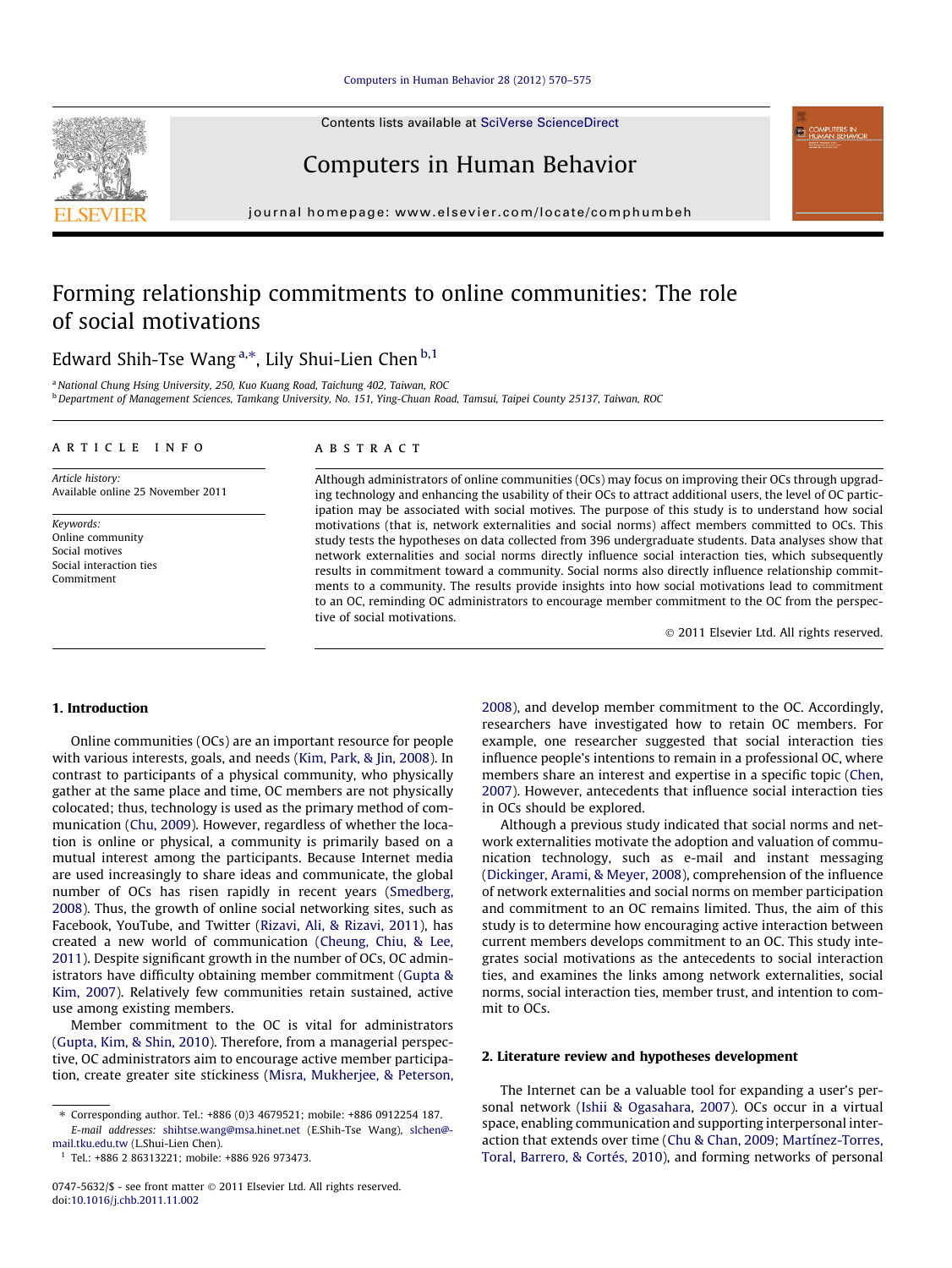relationships [\(Jung & Kang, 2010; Wellman et al., 1996\)](#page-5-0). The popularity of user-to-user interaction on the Internet is increasing, and members demonstrate a highly positive tendency to share opinions and comments with other members in OCs [\(Kimiloglu,](#page-5-0) [2004](#page-5-0)). Thus, though OCs facilitate conversations among members and foster member-to-member interaction within the community ([Szmigin, Canning, & Reppel, 2005\)](#page-5-0), the factors essential to members participating in OCs require greater understanding [\(Lin, 2006\)](#page-5-0).

Social motivation refers to how other people influence an individual's decisions ([Grenny, Maxfield, & Shimberg, 2008\)](#page-4-0). Explanations based on social influence and the effect of network externalities should be expected because the more people use a product/service, the more useful it will be for an individual ([Dickinger et al., 2008\)](#page-4-0). Thus, network externality occurs when a member's use of a product or service increases with the number of other users ([Chun & Hahn, 2007](#page-4-0)). According to management literature, the concept of network externalities is increasingly influential in explaining the numerous market outcomes of modern information technology [\(Joe, Lin, & Chiu, 2010\)](#page-5-0), and is used to enhance understanding of network goods valuation [\(Dickinger](#page-4-0) [et al., 2008](#page-4-0)) and e-business adoption [\(Lai, Wang, Hsieh, & Chen,](#page-5-0) [2007](#page-5-0)), such as online instant messenger services and network gaming [\(Chun & Hahn, 2007\)](#page-4-0).

Social norms, however, refer to the degree to which people perceive that other people they consider important expect that he/she should perform a specific behavior ([Gerow, Galluch, & Thatcher,](#page-4-0) [2010](#page-4-0)). Thus, social norms are the common beliefs and acceptable behavioral standards of the social group. Social norms have been found to influence individual perception and behavior. For example, [Dickinger et al. \(2008\)](#page-4-0) found that social norms are a significant driver of usefulness and the perceived enjoyment of highly interactive services (for example, Push-to-Talk). Results of a previous study also show the significant influence of social norms on community loyalty behavior ([Lin, 2010\)](#page-5-0).

## 2.1. The role of network externality on social interaction ties

Network externalities occur when participation in a network benefits others in the network, and the value of the network grows as the number of members in the network increases [\(Song &](#page-5-0) [Walden, 2007](#page-5-0)). That is, people use a particular system more when more people also use it, and when more people in their social group use it [\(Kraut, Rice, Cool, & Fish, 1998\)](#page-5-0). Thus, network externalities occur due to social considerations [\(Janssen & Men](#page-5-0)[dys-Kamphorst, 2007\)](#page-5-0). A previous study suggested that positive network externalities improve the performance of an increasing network [\(Asvanund, Clay, Krishnan, & Smith, 2004](#page-4-0)), and are vital for intended future or continued participation in an OC service ([Chun & Hahn, 2007; Chung & Hossain, 2010; Lin & Lu, 2011](#page-4-0)).

Based on marketing literature, social interaction is interpersonal action or a relationship between an individual and others ([Varey, 2008](#page-5-0)). In this study, we define the term social interaction ties as the level of frequency and time investment of OC member interactions. [Chun and Hahn \(2007\)](#page-4-0) suggested that the total network size and the number of active members in the ''buddy list'' are significant network externality factors. Members' tend to seek more accessible and helpful relationships with their friends, family, and/or co-workers ([Chu & Chan, 2009\)](#page-4-0). Thus, when people perceive that not only numerous people but also their friends and acquaintances are joining and interacting in an OC, their willingness to interact and communicate within the OC increases. Based on this finding, this study reasonably expects the following.

**Hypothesis 1.** Network externalities positively influence social interaction ties in an OC.

## 2.2. The role of social norms in social interaction ties and relationship commitments

Within theory of planned behavior (TPB), social norms (also referred to as ''subjective norms'') are defined as individual perception of social pressure, or indication from significant reference individuals whether to perform a particular behavior ([Rosenthal,](#page-5-0) [Seeman, & Gibson, 2005](#page-5-0)). In OC context, social norms refer to individual user perception regarding norms and the opinions of external referents that are believed to understand and have previously used the OC [\(Song & Kim, 2006](#page-5-0)). Research found that social norms directly affect enduring involvement [\(Iwasaki & Havitz, 2004\)](#page-5-0). Management literature has documented that buyer perceptions of social norms can result from ongoing interaction with sellers or other buyers ([Lee, Murphy, & Neale, 2009\)](#page-5-0). Thus, under a social norm, an individual may perceive social pressure to frequently interact and communicate with some members in an OC to conform to the expectations of external referents. Hence, the following hypothesis can be inferred.

Hypothesis 2. The social norms of individual users positively influence social interaction ties in an OC.

Regarding OCs, social norms involve perceived pressure from relatives, friends, or colleagues that either approve or disapprove of the user's intentions. Social norms reflect the effect of significant social pressures on individual behavior. Based on social influence theory, when the majority of the people significant to a person recommend they join a community, they may comply with the suggestion [\(Zhou, 2011\)](#page-5-0). Thus, social norms are an external force comprising the contextual factors in which a behavior occurs ([Gerow et al., 2010](#page-4-0)). [Zhou \(2011\)](#page-5-0) suggested that social norms influence online community users' participation intention. Previous marketing studies also suggested that social norms relate positively to customer loyalty ([Lee et al., 2009\)](#page-5-0) and commitment ([Moliner, Sánchez, Rodríguez, & Callarisa, 2007](#page-5-0)). Therefore, this study proposes the following hypothesis.

Hypothesis 3. The social norms of individual users positively influence their relationship commitment to an OC.

# 2.3. The relationship among social interaction ties, member trust, and relationship commitments

Social interaction ties are associated with the level of closeness and communication frequency among the members of an OC. Through close social interaction, a member can enhance the interpersonal relationship between two parties. Service researchers have suggested that customer-to-customer interaction may affect customer evaluation of the service experience [\(Wu, 2008](#page-5-0)). A previous study indicated that an OC supported by a Web site improves the relationships among members, consequently fostering trust ([Sicilia & Palazón, 2008\)](#page-5-0). Social interaction ties may also stimulate trust in other members [\(Law, 2008\)](#page-5-0). When two parties frequently interact, their relationship becomes more definite, and the likelihood they perceive each other as trustworthy increases. Thus, the following can be inferred.

Hypothesis 4. Social interaction ties positively influence trust among members of OCs.

Researchers also documented that encouraging member participation is a facilitator for commitment to an OC [\(Gupta & Kim,](#page-4-0) [2007](#page-4-0)). Management literature has suggested that social interaction induces social benefits, which are subsequently positively related to a buyer's commitment to a relationship [\(Doney, Barry, & Abratt,](#page-4-0) [2007](#page-4-0)). [Casaló, Flavián, and Guinalíu \(2008\)](#page-4-0) further reported that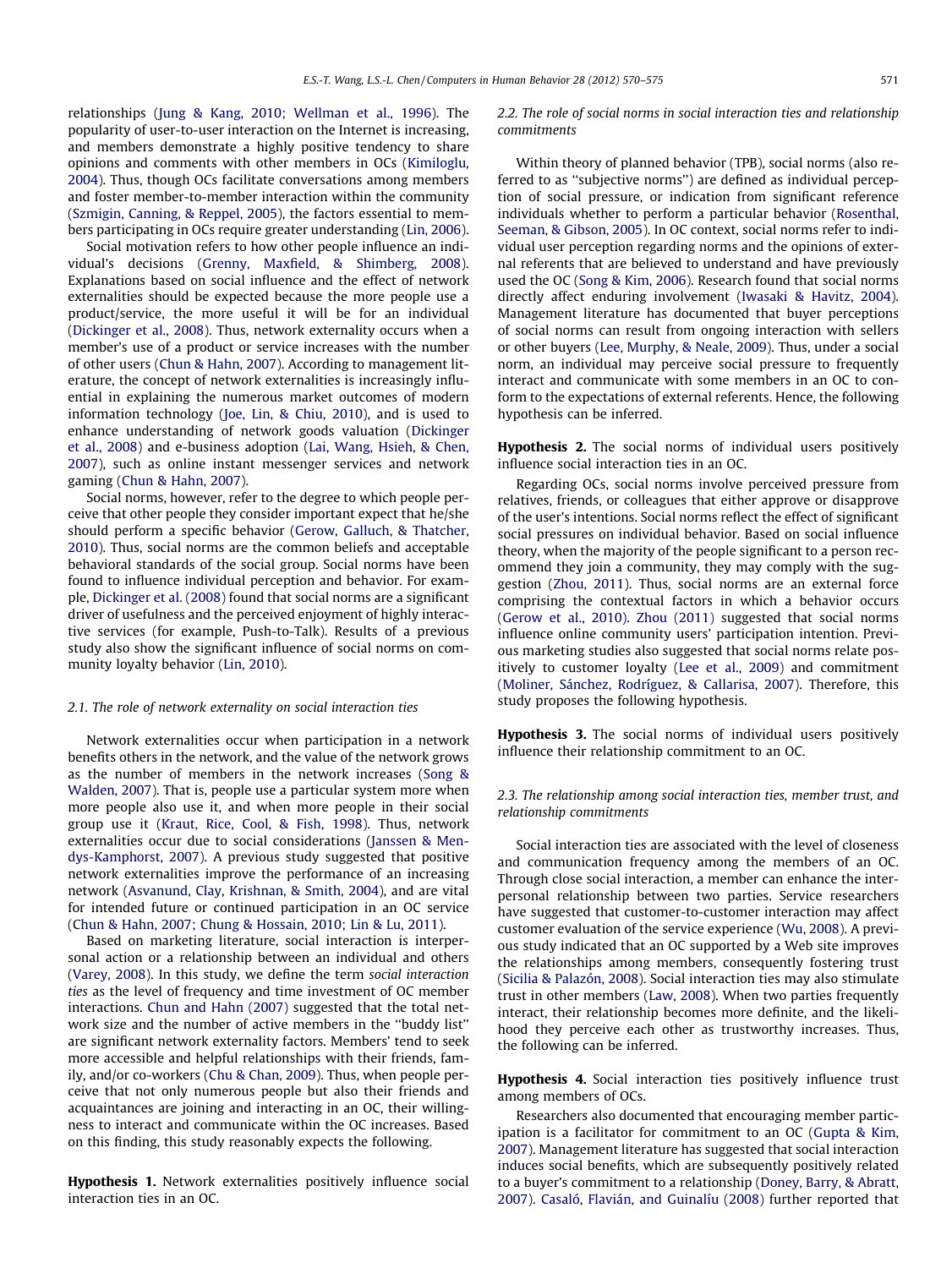trust has a positive and noteworthy effect on member commitment to an OC. Based on these examples from literature and reasoning, the following hypotheses are proposed.

Hypothesis 5. Social interaction ties positively influence relationship commitment to an OC.

Hypothesis 6. Trust in other members positively influences relationship commitment to an OC.

## 3. Method

#### 3.1. Samples and data collection

Data were collected from classes at four universities in Taiwan. Students who were existing members of an OC were requested to participate in this survey during class time. The importance of their cooperation and the voluntary nature of the research were also stressed. If the respondent accepted the invitation, they were given a two-page survey questionnaire. Although no incentives were offered, of the 658 students propositioned, 408 students voluntarily participated in this study (a 62% response rate). The prompt instructed students to consider their ''currently most visited online community.'' Then, each participant was queried regarding their perceptions of the OC, using scales to represent their perceptions. After excluding 12 incomplete responses, the final sample comprised 396 responses. This study used Box's M statistics to test the homogeneity of covariance matrices. The Box's M test results indicate that respondents' questionnaire responses were the same from the four universities ( $p = 0.096 > 0.05$ ), and the data were aggregated. Regarding demographics, 214 survey participants were male (54%) and 182 were female (46%). Concerning participants' most visited online community, 73% reported Facebook, 14% reported Plurk, 7% reported Bahamut ([www.gamer.com.tw](http://www.gamer.com.tw)), and 6% visited other communities.

## 3.2. Measures

The questionnaire comprised five major constructs: network externalities, social norms, social interaction ties, trust in other members, and relationship commitments. All constructs were measured using multi-item scales that were validated in previous research, and items were modified to represent the research context described below. Network externality was measured using the three-item scale developed by [Strader, Ramaswami, and Houle](#page-5-0) [\(2007\).](#page-5-0) Social norms were measured using three- and four-item scales that were modified according to the measuring scale developed by [Wu and Jang \(2008\).](#page-5-0) The four-item scale of social interaction ties used in this study was adopted from the measure developed by [Chiu, Hsu, and Wang \(2006\)](#page-4-0). Trust in other OC members was measured using the four-item scale developed by [Jarvenpaa and Leidner \(1999\)](#page-5-0), and relationship commitment was measured using the four-item scale developed by [Garbarino and](#page-4-0) [Johnson \(1999\).](#page-4-0) All items were measured using a seven-point Likert scale ranging from ''strongly disagree'' (1) to ''strongly agree'' (7).

#### 4. Data analysis and results

Data analysis comprised two primary phases. First, measurement items underwent confirmatory factor analysis (CFA) using LISREL 8.7 to determine whether they possessed appropriate properties to represent respective constructs. Reliability of the scale items was examined using composite reliability (CR) and average variance extracted (AVE), as suggested in literature ([de Matos &](#page-4-0) [Rossi, 2007](#page-4-0)). Next, to test the hypotheses, this study performed structural equation modeling (SEM) analysis to examine the relationships among network externalities, social norms, social interaction ties, trust in other members, and relationship commitments. This study relied on the following fit indices: the chi-squared test, the comparative fit index (CFI), the incremental fit index (IFI), the goodness-of-fit index (GFI), and RMSEA to effectively evaluate the fit of the model.

## 4.1. Measurement accuracy analysis

[Table 1](#page-3-0) shows the descriptive statistics of the research construct measures, including individual mean values, standard deviations, and correlations between measures.

Composite reliability (CR) and AVE values were the two indices used to conduct a reliability assessment, and the thresholds of the two indices were set at 0.7 and 0.5, respectively [\(Komiak &](#page-5-0) [Benbasat, 2006](#page-5-0)). In this study, the CR scores of every construct (ranging from 0.76 to 0.92) were significantly higher than 0.70, which is the suggested benchmark for acceptable reliability. The AVE scores of every construct, ranging from 0.54 to 0.79, satisfied the requirement. All the values were above the required level ([Ta](#page-3-0)[ble 2](#page-3-0)), indicating that the measurement items possess high reliability. The AVE can also be used to evaluate the discriminant validity. To satisfy the requirements regarding discriminant validity, the square root of AVE of each construct should be greater than all the constructs. [Table 2](#page-3-0) shows that the average variance extracted for each latent factor exceeds the respective squared correlation between factors, indicating the presence of discriminant validity.

## 4.2. Model fit assessment

The framework depicted in [Fig. 1](#page-3-0) involves the hypotheses tested using structural equation modeling. The ratio of chi-square  $=$  346.54 over df = 128 is 2.71, indicating a good model fit. The final model fit indices showed an adequate model fit with CFI (0.98), IFI (0.98), GFI (0.91), and RMSEA (0.065). [Fig. 1](#page-3-0) also shows an examination of the proposed hypotheses. The path between network externalities and social interaction ties provided a standard coefficient of 0.35 ( $p < 0.001$ ); the results support Hypothesis 1. The standardized coefficient values for the path between social norms and social interaction ties and social norms and relationship commitments were 0.29 ( $p < 0.001$ ) and 0.24 ( $p < 0.001$ ), respectively. These results support Hypotheses 2 and 3. The standardized coefficient value for the path between social interaction ties and trust was 0.63  $(p < 0.001)$ . The path between social interaction ties and relationship commitment yielded a standardized coefficient of 0.19  $(p < 0.05)$ . These results support Hypotheses 4 and 5. Finally, the path between trust and relationship commitments provided a standardized coefficient value of 0.43 ( $p < 0.001$ ), confirming Hypothesis 6. Overall,  $H_1$  to  $H_4$  and  $H_6$  were supported at a significance level of  $p < 0.001$ . Only Hypothesis H<sub>5</sub> was supported at a significance level of  $p < 0.05$ .

Furthermore, as shown in [Table 3](#page-3-0), although network externalities (0.22) and social norms (0.19) have a similar effect on interpersonal trust in an OC, social norms have a greater effect on perceived commitment to a community (0.38) compared to that of network externalities (0.16). The direct effect of social norms on relationship commitments (0.24) is stronger than the indirect mediating effect of social interaction ties (0.14). Thus, the data suggest that the higher the social norm level is, the greater the frequency of participation in an OC, which subsequently positively impacts commitment to the OC.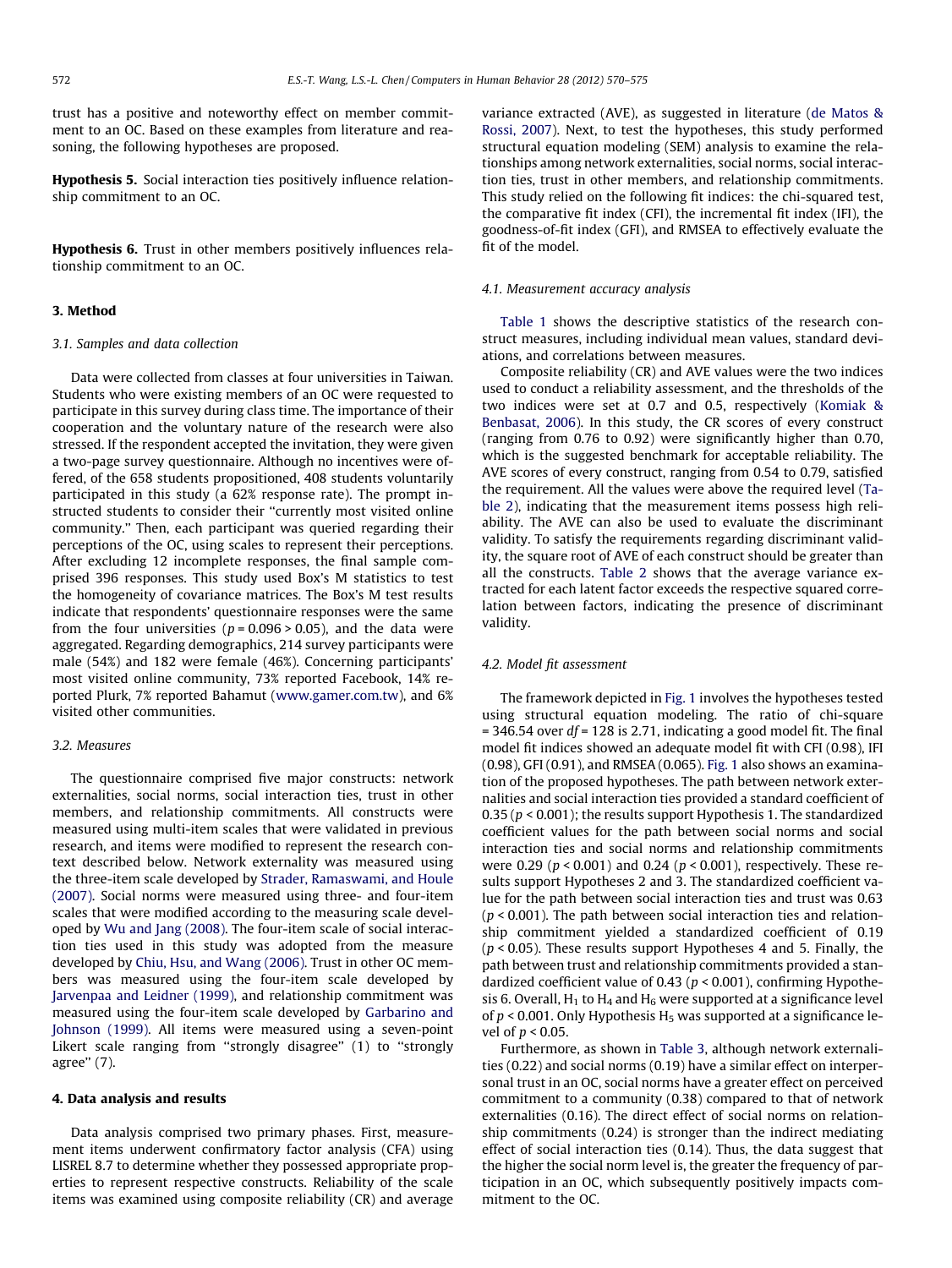# <span id="page-3-0"></span>Table 1

| Means, standard deviations and correlations of construct measures. |  |  |
|--------------------------------------------------------------------|--|--|
|--------------------------------------------------------------------|--|--|

| Research constructs          | Mean | S.D. | <b>NE</b> | SN   |      | <b>TM</b> | <b>RC</b> |
|------------------------------|------|------|-----------|------|------|-----------|-----------|
| Network externalities (NE)   | 5.42 | 1.06 | 1.00      |      |      |           |           |
| Social norm (SN)             | 4.87 | 1.16 | 0.41      | 1.00 |      |           |           |
| Social interaction ties (SI) | 4.89 | 1.15 | 0.46      | 0.42 | 1.00 |           |           |
| Trust on member (TM)         | 4.47 | 1.03 | 0.35      | 0.44 | 0.62 | 1.00      |           |
| Relationship commitment (RC) | 4.53 | 1.00 | 0.24      | 0.49 | 0.56 | 0.65      | 1.00      |

Note: Scores: 1—strongly disagree; 4—neutral; 7—strongly agree.

# Table 2

Indicators and confirmatory factor analysis.

| Research constructs          | Measurement items                                                                                                                                                                                                                                                                                            | C.R. values | AVE values |
|------------------------------|--------------------------------------------------------------------------------------------------------------------------------------------------------------------------------------------------------------------------------------------------------------------------------------------------------------|-------------|------------|
| Network externalities (NE)   | Many people join the online community<br>Many of my friends join the online community<br>Many of my family members join the online community                                                                                                                                                                 | 0.76        | 0.54       |
| Social norms (SN)            | Most people who are important to me think I should join the online community<br>The people who I listen to could influence me to join the online community<br>My close friend and family members think it is a good idea for me to join the online community                                                 | 0.92        | 0.79       |
| Social interaction ties (SI) | I maintain close social relationships with some members in the online community<br>I spend a lot of time interacting with some members in the online community<br>I know some members in the online community on a personal level<br>I have frequent communication with some members in the online community | 0.88        | 0.65       |
| Trust on members (TM)        | Overall, the people in the virtual community were very trustworthy<br>We were usually considerate of one another's feelings in the virtual community<br>The people in the virtual community were friendly<br>I could rely on those with whom I worked in my group                                            | 0.87        | 0.62       |
| Relationship commitment (RC) | I am proud of belonging to this online community<br>I feel a sense of belonging to this online community<br>I care about the long-term success of this online community<br>I am a loyal patron of this online community                                                                                      | 0.89        | 0.68       |



\*\*\* significance level <0.001; \* significance level <0.05

Fig. 1. Research results.

# Table 3

Direct, indirect, and total effects.

| Predictor variables/effect                         | Trust on members<br>(TM)         |                | Relationship<br>commitment (RC)  |                                  |                |                                  |
|----------------------------------------------------|----------------------------------|----------------|----------------------------------|----------------------------------|----------------|----------------------------------|
|                                                    | IE.                              | DE.            | <b>TE</b>                        | IE.                              | DE.            | TE.                              |
| Network externalities<br>(NE)<br>Social norms (SN) | 0.22<br>(4.92)<br>0.19<br>(4.37) |                | 0.22<br>(4.92)<br>0.19<br>(4.37) | 0.16<br>(4.47)<br>0.14<br>(4.06) | 0.24<br>(4.31) | 0.16<br>(4.47)<br>0.38<br>(6.33) |
| Social interaction ties<br>(SI)                    |                                  | 0.63<br>(9.88) | 0.63<br>(9.88)                   | 0.27<br>(5.30)                   | 0.19<br>(2.55) | 0.46<br>(7.29)                   |

Note: IE: indirect effect; DE: direct effect; TE: total effect (t-value).

## 5. Discussion

This article addresses whether social motivations affect current member participation in OCs, and how social motivations affect their commitment to OCs. This study investigates the effect of network externalities and social norms. Structural equation modeling (SEM) analysis indicates that both network externalities and social norms positively influence a member's social interaction ties, which subsequently influence trust in other members and relationship commitments. The findings suggest that network externalities and social norms facilitate member participation in community activities, increasing interpersonal trust and commitment to the community.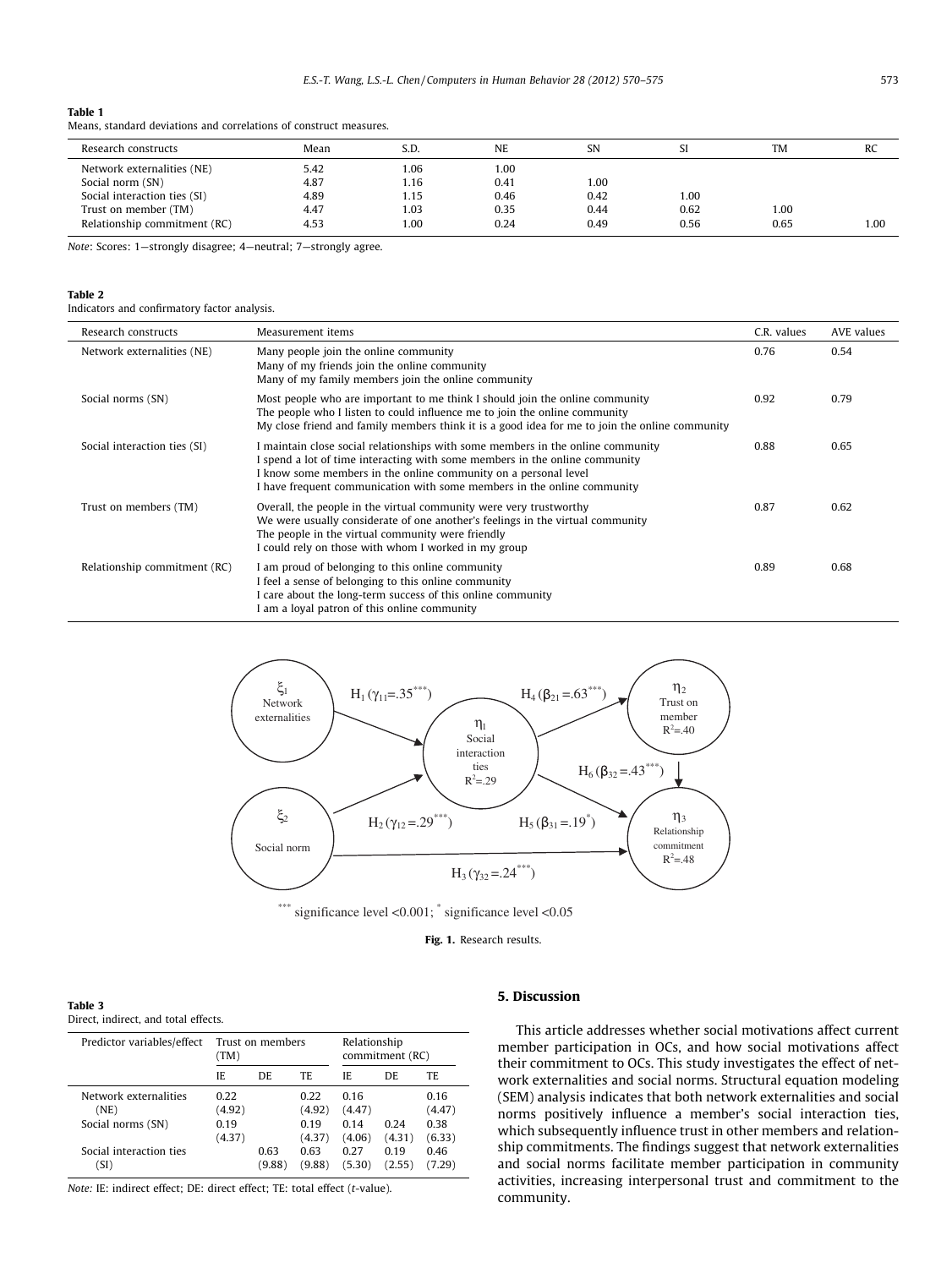#### <span id="page-4-0"></span>5.1. Theoretical and practical implications

Because relevant empirical studies have not previously explored the impact of network externalities and social norms on social interaction ties, interpersonal trust, and community commitment, a potential contribution of this study is testing these connections. The model proposed in this study provides an original examination of the relationships among these factors. This study contributes to literature by integrating research on social motivations affecting OC member participation and the forming of trust and commitment. These findings are helpful in understanding the role of network externalities and subjective norms, and provide theoretical insights into how these social motivations affect members' interaction ties, interpersonal trust, and commitment to a community.

The research findings provide a critical managerial implication for OC administrators regarding motivation design. This study shows that network externalities and subjective norms are antecedents to social interaction ties. Thus, this finding should be considered by OC managers. Although technological factors are crucial (Chen, 2007), social factors that affect how members perceive the network externalities and social norms of a community are vital to their continued participation, and consequently, to the success of the community. Therefore, this study suggests that community administrators not only rely on technological perspectives, such as ease of use, but also on social factors to enhance member interaction in the community. Member commitment to a community directly relies on social norms, social interaction ties, and interpersonal trust in an OC; therefore, community administrators should persuade existing members to frequently participate in community activities. Administrators should also encourage members to invite their friends to join the community. For example, develop recommended award programs that motivate members to convince relatives, friends, or colleagues to join the community. When more personally familiar people join a community, network externalities develop, resulting in interaction ties. Furthermore, a member's recommended behavior may create a norm, causing a potential member to not only join a community, but also to participate frequently because they believe that their friends or significant reference groups are concerned with their participation. Thus, recommendations from an existing community member affect a potential member's perception and future behavior toward the community, such as whether to join and the level of community interaction. These behaviors may further enhance the perception of potential or existing members toward the community. Therefore, OC administrators should use these findings to develop a cycle of enhanced perceptions within and outside an OC.

## 5.2. Conclusion, limitations, and further research

With the increasing importance of social interaction and the growing number of online communities, developing a clearer understanding of community members is imperative for administrators. Understanding how a member's perception of network externalities and social norms affects their commitment to a community is particularly useful for administrators in developing programs that effectively enhance member commitment. Despite significant contributions, this study is not without limitations. First, OCs should be regarded as a social phenomenon that establish social networks of people with common interests ([Toral, Martí](#page-5-0)[nez-Torres, Barrero, & Cortés, 2009\)](#page-5-0), and different types of OCs may trigger different network purposes and targets (Akoumianakis, 2010). A previous study suggested that OCs can be categorized according to the mutual goals and shared interests of community members ([Kim et al., 2008\)](#page-5-0). An individual may have a different connection to an OC that offers support for an illness compared to the connection someone who frequents an OC to play a computer game has. Though this information is not available in this study, how types of OCs influence the effects of social motivation should be explored. A second limitation of this study relates to individual characteristics that may moderate the effects of social factors on commitment intentions. For example, Cheung and Lee (2009) indicated that an OC user's individual factors (purposive value and self-discovery) significantly influence their satisfaction, which subsequently impacts their behavioral intentions considerably. Additionally, research also found a strong connection between the individual personality of the user and their behavior on an OC such as Facebook (Amichai-Hamburger & Vinitzky, 2010). Through investigating the moderating role of individual characteristics, future research is expected to provide more insightful guidelines for managers and practitioners. Third, another possible limitation of this study results from the homogeneous undergraduate sample, which limits generalizability. Thus, to provide evidence of generalizability, future research is needed to replicate our findings in other populations. Finally, future research should consider the mediators between social factors and outcomes. For instance, [Strader et al. \(2007\)](#page-5-0) suggested that network externality is positively associated with users' perceived usefulness, which subsequently affects their adoption intention. Therefore, further research should continually refine the mediator within the model while valuing the importance of understanding the factors contributing to the management of OCs. Such further study would address a number of research gaps related to the links between social motivations and successful communities.

# References

- Akoumianakis, D. (2010). Electronic community factories: The model and its application in the tourism sector. Electronic Commerce Research, 10(1), 43–81.
- Amichai-Hamburger, Y., & Vinitzky, G. (2010). Social network use and personality. Computers in Human Behavior, 26(6), 1289–1295.
- Asvanund, A., Clay, K., Krishnan, R., & Smith, M. D. (2004). An empirical analysis of network externalities in peer-to-peer music-sharing networks. Information Systems Research, 15(2), 155–174.
- Casaló, L. V., Flavián, C., & Guinalíu, M. (2008). Fundaments of trust management in the development of virtual communities. Management Research, 31(5), 324–338.
- Chen, I. Y. L. (2007). The factors influencing members' continuance intentions in professional virtual communities – A longitudinal study. Journal of Information Science, 33(4), 451–467.
- Cheung, C. M. K., Chiu, P.-Y., & Lee, M. K. O. (2011). Online social networks: Why do students use facebook? Computers in Human Behavior, 27(4), 1337–1343.
- Cheung, C. M. K., & Lee, M. K. O. (2009). Understanding the sustainability of a virtual community: Model development and empirical test. Journal of Information Science, 35(3), 279–298.
- Chiu, C. M., Hsu, M. H., & Wang, T. G. (2006). Understanding knowledge sharing in virtual communities: An integration of social capital and social cognitive theories. Decision Support Systems, 42(3), 1872–1888.
- Chu, K.-M. (2009). A study of members' helping behaviors in online community. Internet Research, 19(3), 279–292.
- Chu, K.-M., & Chan, H.-C. (2009). Community based innovation: Its antecedents and its impact on innovation success. Internet Research, 19(5), 496–516.
- Chun, S. Y., & Hahn, M. (2007). Network externality and future usage of Internet services. Internet Research, 17(2), 156–168.
- Chung, K. S. K., & Hossain, L. (2010). Towards a social network model for understanding information and communication technology use for general practitioners in rural Australia. Computers in Human Behavior, 26(4), 562–571.
- de Matos, C. A., & Rossi, C. A. V. (2007). Consumer attitudes toward counterfeits: A review and extension, Cristiana Trindade Ituassu. Journal of Consumer Marketing, 24(1), 36–47.
- Dickinger, A., Arami, M., & Meyer, D. (2008). The role of perceived enjoyment and social norm in the adoption of technology with network externalities. European Journal of Information Systems, 17(1), 4–11.
- Doney, P. M., Barry, J. M., & Abratt, R. (2007). Trust determinants and outcomes in global B2B services. European Journal of Marketing, 41(9/19), 1096–1116.
- Garbarino, E., & Johnson, M. S. (1999). The different roles of satisfaction, trust, and commitment in customer relationships. Journal of Marketing, 63(2), 70–87.
- Gerow, J. E., Galluch, P. S., & Thatcher, J. B. (2010). To slack or not to slack: Internet usage in the classroom. Journal of Information Technology Theory and Application, 11(3), 5–23.
- Grenny, J., Maxfield, D., & Shimberg, A. (2008). How to have influence. MIT Sloan Management Review, 50(1), 47–52.
- Gupta, S., & Kim, H. W. (2007). Developing the commitment to virtual community: The balanced effects of cognition and affect. Information Resources Management Journal, 20(1), 28–44.